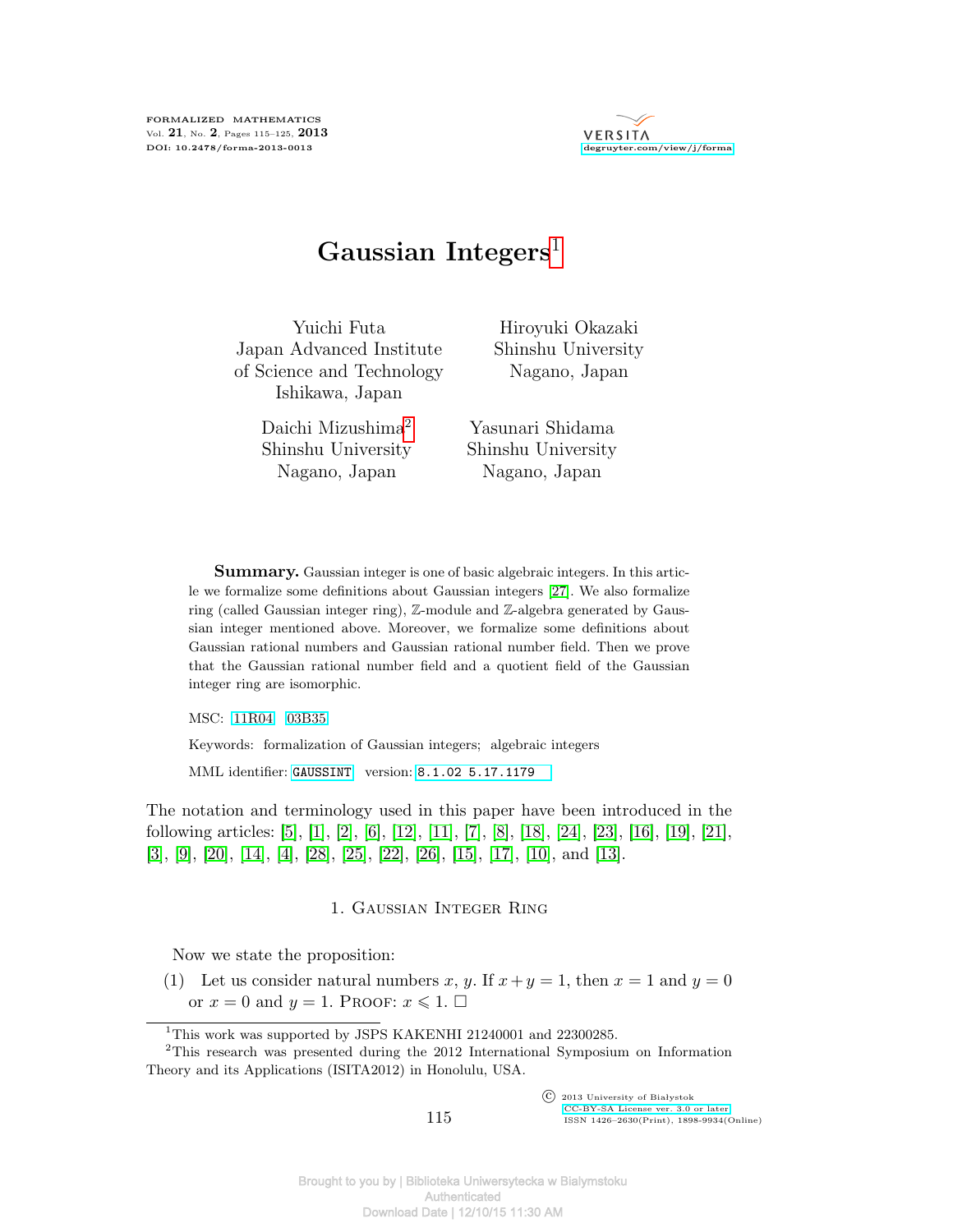Let *z* be a complex. We say that *z* is Gaussian integer if and only if

 $(Def. 1)$   $\Re(z), \Im(z) \in \mathbb{Z}$ .

Note that every integer is Gaussian integer.

An element of Gaussian integers is a Gaussian integer complex. Let *z* be an element of Gaussian integers. Note that  $\Re(z)$  is integer and  $\Im(z)$  is integer.

Let  $z_1$ ,  $z_2$  be elements of Gaussian integers. One can verify that  $z_1 + z_2$  is Gaussian integer and  $z_1 - z_2$  is Gaussian integer and  $z_1 \cdot z_2$  is Gaussian integer and *i* is Gaussian integer.

Let *z* be an element of Gaussian integers. Let us note that *−z* is Gaussian integer and  $\overline{z}$  is Gaussian integer.

Let *n* be an integer. One can check that  $n \cdot z$  is Gaussian integer.

The set of Gaussian integers yielding a subset of  $\mathbb C$  is defined by the term

(Def. 2) the set of all *z* where *z* is an element of Gaussian integers.

Note that the set of Gaussian integers is non empty.

Let *i* be an integer. Let us observe that  $i \in \mathcal{I}$  the set of Gaussian integers) reduces to *i*.

Let us consider a set x. Now we state the propositions:

- (2) If  $x \in$  the set of Gaussian integers, then x is an element of Gaussian integers.
- (3) If *x* is an element of Gaussian integers, then  $x \in$  the set of Gaussian integers.

The addition of Gaussian integers yielding a binary operation on the set of Gaussian integers is defined by the term

(Def. 3)  $+\mathbb{C}$  | the set of Gaussian integers.

The multiplication of Gaussian integers yielding a binary operation on the set of Gaussian integers is defined by the term

(Def. 4)  $\cdot_{\mathbb{C}}$  | the set of Gaussian integers.

The scalar multiplication of Gaussian integers yielding a function from Z *×* the set of Gaussian integers into the set of Gaussian integers is defined by the term

(Def. 5)  $\cdot_{\mathbb{C}}$   $(\mathbb{Z} \times \text{the set of Gaussian integers}).$ 

Now we state the propositions:

- (4) Let us consider elements *z*, *w* of Gaussian integers. Then (the addition of Gaussian integers) $(z, w) = z + w$ .
- (5) Let us consider an element *z* of Gaussian integers and an integer *i*. Then (the scalar multiplication of Gaussian integers) $(i, z) = i \cdot z$ .

The Gaussian integer module yielding a strict non empty Z-module structure is defined by the term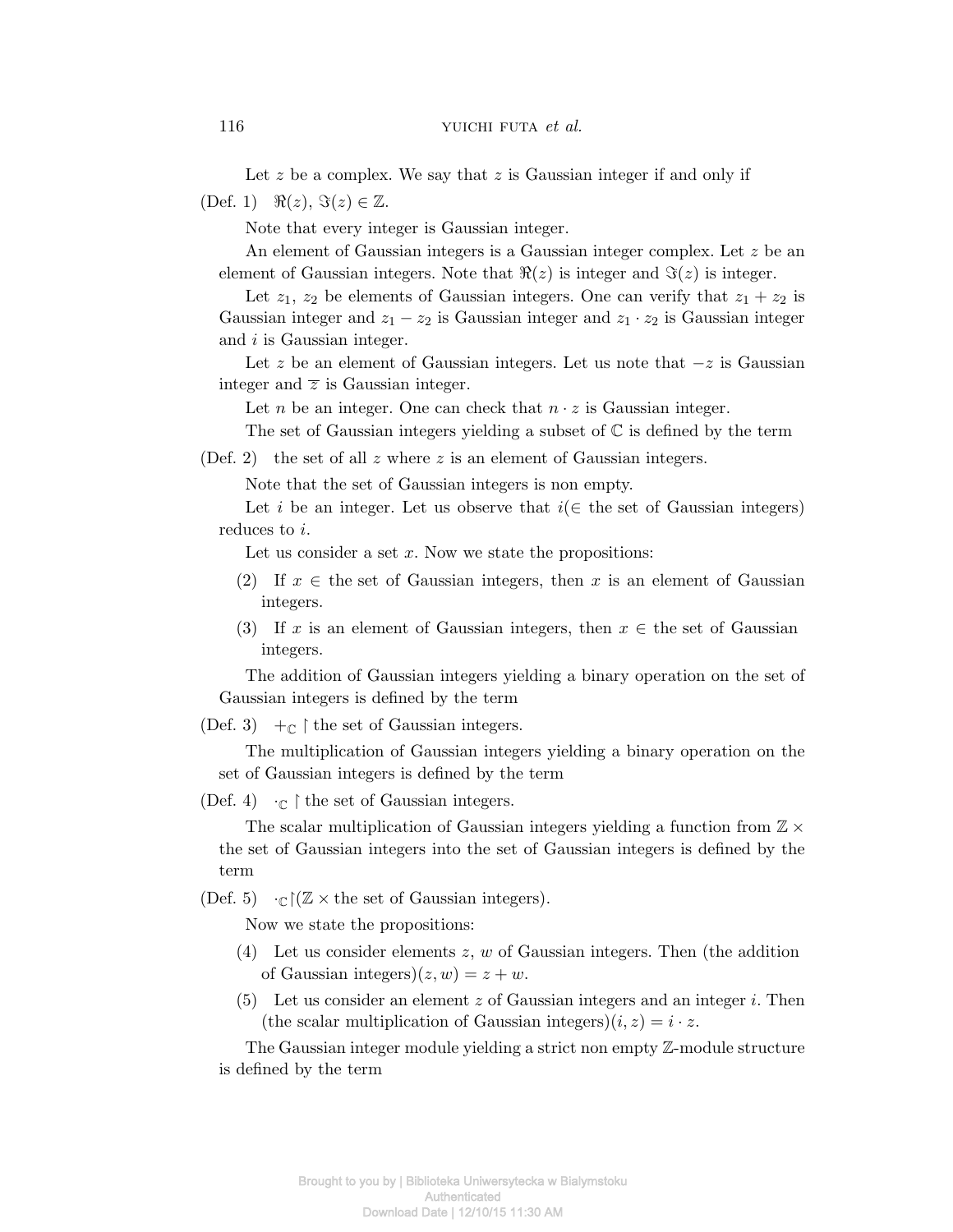(Def. 6) (the set of Gaussian integers,  $0 \in \mathbb{R}$  be set of Gaussian integers), the addition of Gaussian integers*,*the scalar multiplication of Gaussian integers*i*.

Observe that the Gaussian integer module is Abelian add-associative right zeroed right complementable scalar distributive vector distributive scalar associative and scalar unital.

Now we state the proposition:

(6) Let us consider elements *z*, *w* of Gaussian integers. Then (the multiplication of Gaussian integers) $(z, w) = z \cdot w$ .

The Gaussian integer ring yielding a strict non empty double loop structure is defined by the term

(Def. 7) (the set of Gaussian integers, the addition of Gaussian integers, the multiplication of Gaussian integers*,* 1(*∈* the set of Gaussian integers)*,* 0(*∈* the set of Gaussian integers)*i*.

One can check that the Gaussian integer ring is Abelian add-associative right zeroed right complementable associative well unital and distributive, and the Gaussian integer ring is integral domain-like, and the Gaussian integer ring is commutative.

Now we state the propositions:

- (7) Every element of the Gaussian integer ring is an element of Gaussian integers.
- (8) Every element of Gaussian integers is an element of the Gaussian integer ring.

## 2. Z-Algebra

We consider Z-algebra structures which extend double loop structures and Z-module structures and are systems

*h*a carrier*,* a multiplication*,* an addition*,* an external multiplication*,*

#### a one*,* a zero*i*

where the carrier is a set, the multiplication and the addition are binary operations on the carrier, the external multiplication is a function from Z*×*the carrier into the carrier, the one and the zero are elements of the carrier.

Let us observe that there exists a  $\mathbb{Z}$ -algebra structure which is non empty.

Let  $I_1$  be a non empty Z-algebra structure. We say that  $I_1$  is vector associative if and only if

(Def. 8) Let us consider elements *x*, *y* of  $I_1$  and an integer  $a_1$ . Then  $a_1 \cdot (x \cdot y) =$  $(a_1 \cdot x) \cdot y$ .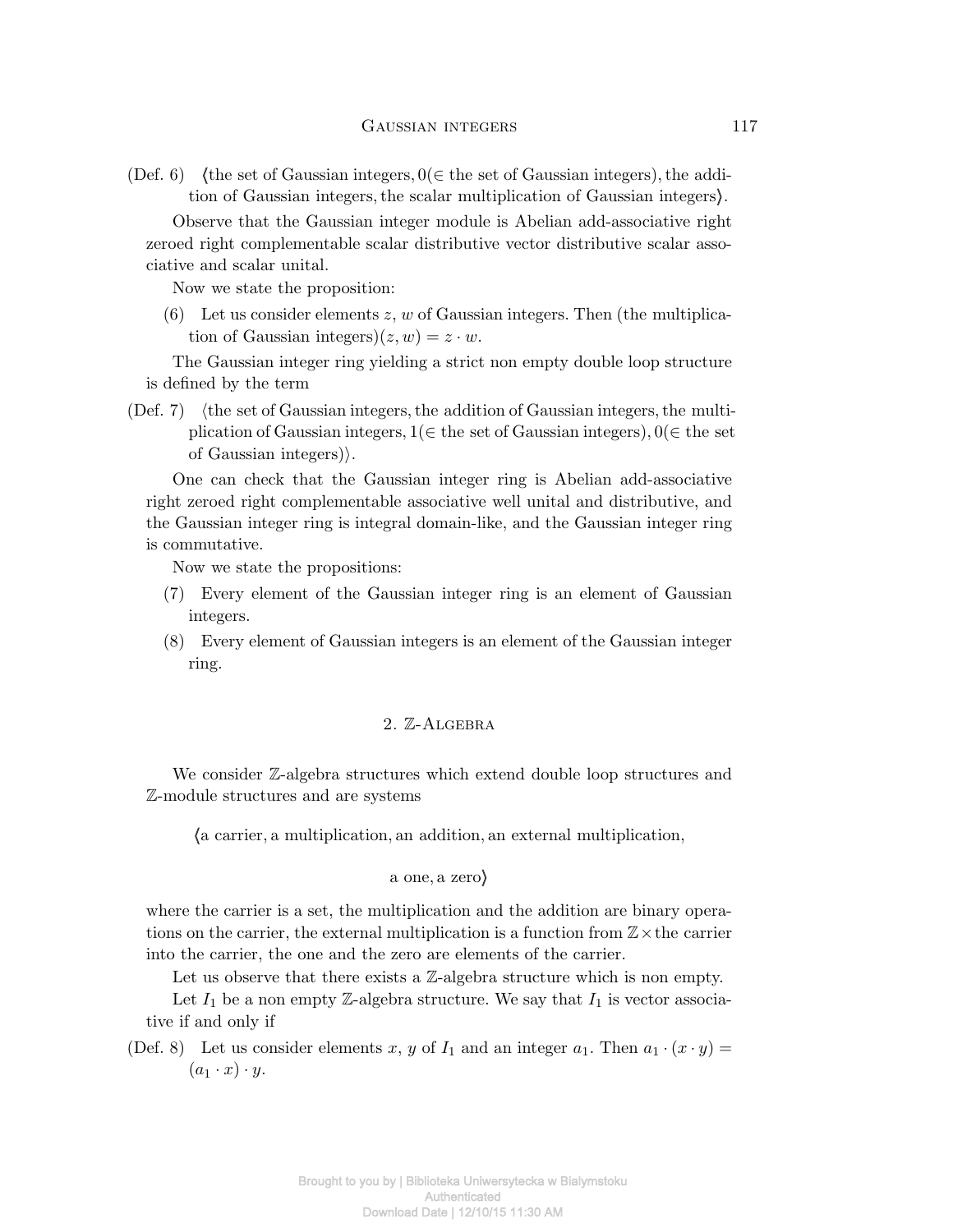### 118 YUICHI FUTA *et al.*

Let us observe that *(the set of Gaussian integers, (the multiplication of* Gaussian integers)*,*(the addition of Gaussian integers)*,*(the scalar multiplication of Gaussian integers)*,* 1(*∈* the set of Gaussian integers)*,* 0(*∈* the set of Gaussian integers)) is non empty and (the set of Gaussian integers, (the multiplication of Gaussian integers)*,*(the addition of Gaussian integers)*,*(the scalar multiplication of Gaussian integers)*,* 1(*∈* the set of Gaussian integers)*,* 0(*∈* the set of Gaussian integers)*i* is strict Abelian add-associative right zeroed right complementable commutative associative right unital right distributive vector associative scalar associative vector distributive and scalar distributive and there exists a non empty Z-algebra structure which is strict, Abelian, add-associative, right zeroed, right complementable, commutative, associative, right unital, right distributive, vector associative, scalar associative, vector distributive, and scalar distributive.

A Z-algebra is an Abelian add-associative right zeroed right complementable commutative associative right unital right distributive vector associative scalar associative vector distributive scalar distributive non empty Z-algebra structure. Now we state the proposition:

(9) *h*the set of Gaussian integers*,*(the multiplication of Gaussian integers)*,* (the addition of Gaussian integers)*,*(the scalar multiplication of Gaussian integers),  $1 \in \mathbb{R}$  the set of Gaussian integers),  $0 \in \mathbb{R}$  be set of Gaussian integers)) is a right complementable associative commutative right distributive right unital Abelian add-associative right zeroed vector distributive scalar distributive scalar associative strict vector associative non empty Zalgebra structure.

One can verify that  $\mathbb Z$  is denumerable and the set of Gaussian integers is denumerable and the Gaussian integer ring is non degenerated.

# 3. Quotient Field of Gaussian Integer Ring

The Gaussian number field yielding a strict non empty double loop structure is defined by the term

(Def. 9) The field of quotients of the Gaussian integer ring.

Observe that the Gaussian number field is non degenerated almost left invertible strict Abelian associative and distributive.

Let *z* be a complex. We say that *z* is Gaussian rational if and only if  $(Def. 10)$   $\Re(z), \Im(z) \in \mathbb{Q}.$ 

One can verify that every rational number is Gaussian rational.

An element of Gaussian rationals is a Gaussian rational complex. Let *z* be an element of Gaussian rationals. One can verify that  $\Re(z)$  is rational and  $\Im(z)$ is rational.

Let  $z_1, z_2$  be elements of Gaussian rationals. Observe that  $z_1 + z_2$  is Gaussian rational and  $z_1 - z_2$  is Gaussian rational and  $z_1 \cdot z_2$  is Gaussian rational.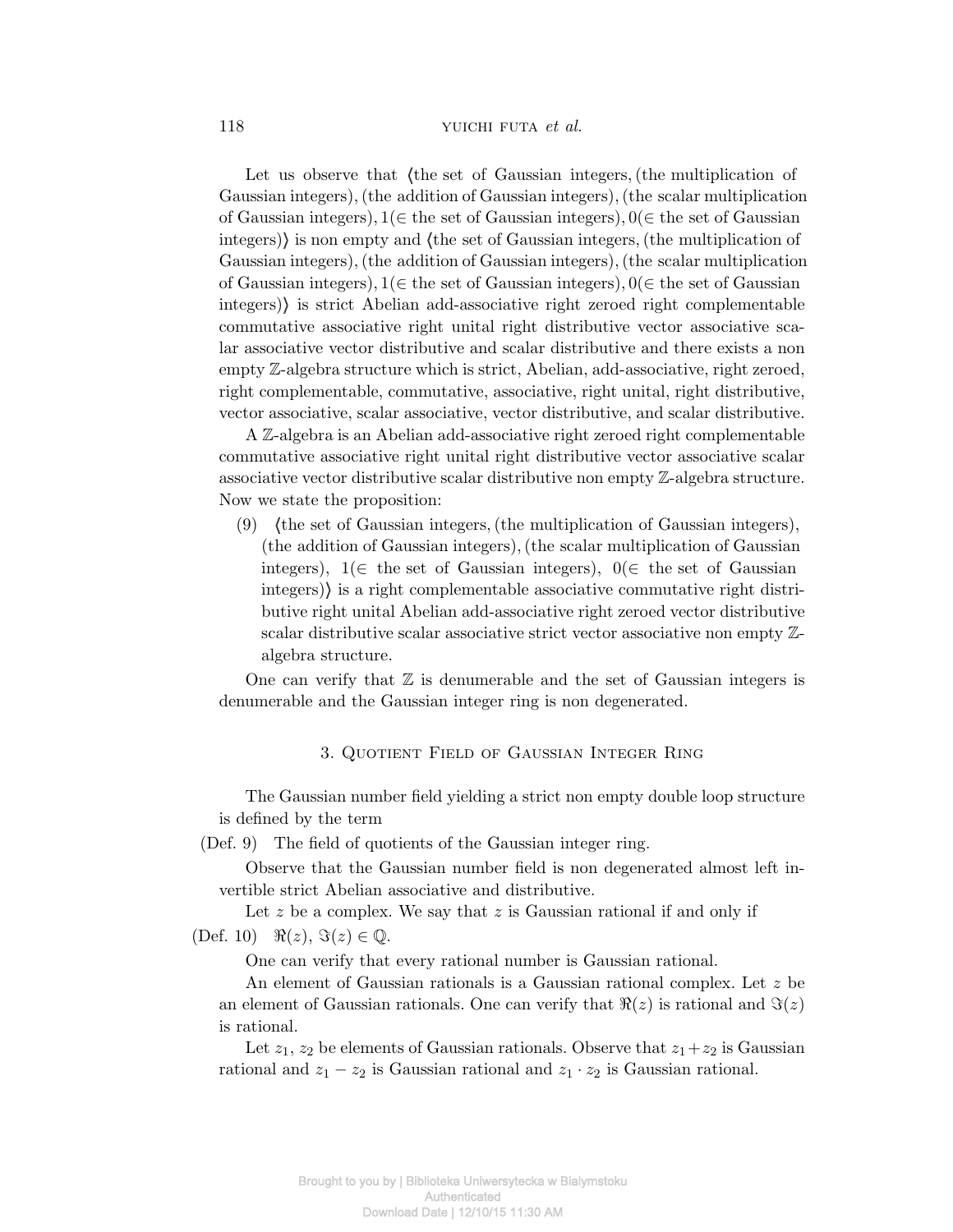Let z be an element of Gaussian rationals and *n* be a rational number. One can check that  $n \cdot z$  is Gaussian rational.

Let us observe that *−z* is Gaussian rational and *z −*1 is Gaussian rational.

The set of Gaussian rationals yielding a subset of  $\mathbb C$  is defined by the term

(Def. 11) the set of all *z* where *z* is an element of Gaussian rationals.

Let us observe that the set of Gaussian rationals is non empty and every element of Gaussian integers is Gaussian rational.

Let us consider a set x. Now we state the propositions:

- (10) If  $x \in$  the set of Gaussian rationals, then x is an element of Gaussian rationals.
- (11) If *x* is an element of Gaussian rationals, then  $x \in$  the set of Gaussian rationals.

Now we state the proposition:

- (12) Let us consider an element *p* of Gaussian rationals. Then there exist elements *x*, *y* of Gaussian integers such that
	- $(i)$   $y \neq 0$ , and
	- $(iii)$   $p = \frac{x}{y}$  $\frac{x}{y}$ .

The addition of Gaussian rationals yielding a binary operation on the set of Gaussian rationals is defined by the term

(Def. 12)  $\pm_{\mathbb{C}} \upharpoonright$  the set of Gaussian rationals.

The multiplication of Gaussian rationals yielding a binary operation on the set of Gaussian rationals is defined by the term

(Def. 13)  $\cdot_{\mathbb{C}} \upharpoonright$  the set of Gaussian rationals.

# 4. Rational Field

Let *i* be an integer. One can check that  $i \in \mathbb{Q}$  reduces to *i*.

The rational number field yielding a strict non empty double loop structure is defined by the term

 $\langle$ Q $\rangle$ *+*<sub>Q</sub>,  $\cdot$ <sub>Q</sub>, 1( $\in$  Q)*,* 0( $\in$  Q) $\rangle$ .

Now we state the propositions:

- (13) (i) the carrier of the rational number field is a subset of the carrier of  $\mathbb{R}_{\mathrm{F}}$ , and
	- (ii) the addition of the rational number field = (the addition of  $\mathbb{R}_{\mathrm{F}}$ ) f (the carrier of the rational number field), and
	- (iii) the multiplication of the rational number field = (the multiplication of  $\mathbb{R}_{\mathrm{F}}$ )  $\restriction$  (the carrier of the rational number field), and
	- (iv)  $1_{\alpha} = 1_{\mathbb{R}_{\mathrm{F}}},$  and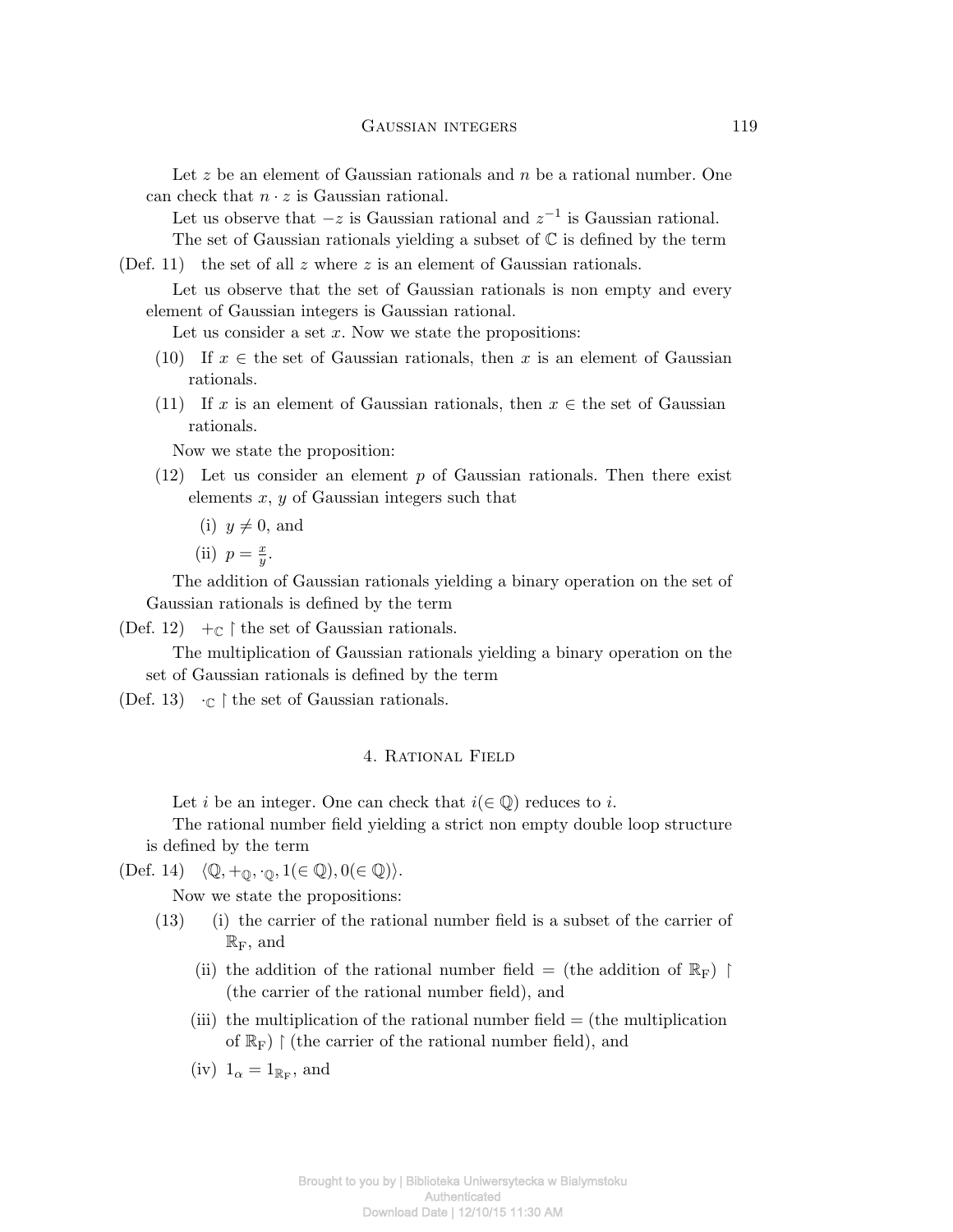- (v)  $0_{\alpha} = 0_{\mathbb{R}_{\mathrm{F}}},$  and
- (vi) the rational number field is right complementable, commutative, almost left invertible, and non degenerated,

where  $\alpha$  is the rational number field. PROOF: Every element of the rational number field is right complementable. For every element *v* of the rational number field such that  $v \neq 0_\alpha$  holds *v* is left invertible, where  $\alpha$  is the rational number field.  $\square$ 

(14) The rational number field is a subfield of  $\mathbb{R}_F$ .

Let us note that the rational number field is add-associative right zeroed right complementable Abelian commutative associative left and right unital distributive almost left invertible and non degenerated and the rational number field is well unital and every element of the rational number field is rational.

Let x be an element of the rational number field and y be a rational number. We identify  $-y$  with  $-x$  where  $x = y$ . Now we state the propositions:

- (15) Let us consider an element *x* of the rational number field and a rational number  $x_1$ . If  $x \neq 0_\alpha$  and  $x_1 = x$ , then  $x^{-1} = x_1^{-1}$ , where  $\alpha$  is the rational number field.
- (16) Let us consider elements *x*, *y* of the rational number field and rational numbers  $x_1, y_1$ . Suppose
	- (i)  $x_1 = x$ , and
	- (ii)  $y_1 = y$ , and
	- (iii)  $y \neq 0_\alpha$ .

Then  $\frac{x}{y} = \frac{x_1}{y_1}$  $\frac{x_1}{y_1}$ , where  $\alpha$  is the rational number field. The theorem is a consequence of (15).

Let us consider a field  $K$ , a subfield  $K_1$  of  $K$ , elements  $x, y$  of  $K$ , and elements  $x_1$ ,  $y_1$  of  $K_1$ . Now we state the propositions:

- (17) If  $x = x_1$  and  $y = y_1$ , then  $x + y = x_1 + y_1$ .
- (18) If  $x = x_1$  and  $y = y_1$ , then  $x \cdot y = x_1 \cdot y_1$ .

Now we state the proposition:

(19) Let us consider a field  $K$ , a subfield  $K_1$  of  $K$ , an element  $x$  of  $K$ , and an element  $x_1$  of  $K_1$ . If  $x = x_1$ , then  $-x = -x_1$ . The theorem is a consequence of (17).

Let us consider a field  $K$ , a subfield  $K_1$  of  $K$ , elements  $x, y$  of  $K$ , and elements  $x_1$ ,  $y_1$  of  $K_1$ . Now we state the propositions:

- (20) If  $x = x_1$  and  $y = y_1$ , then  $x y = x_1 y_1$ .
- (21) If  $x = x_1$  and  $x \neq 0_K$ , then  $x^{-1} = x_1^{-1}$ .
- (22) If  $x = x_1$  and  $y = y_1$  and  $y \neq 0_K$ , then  $\frac{x}{y} = \frac{x_1}{y_1}$  $\frac{x_1}{y_1}$ .

Let us consider a subfield  $K_1$  of the rational number field. Now we state the propositions: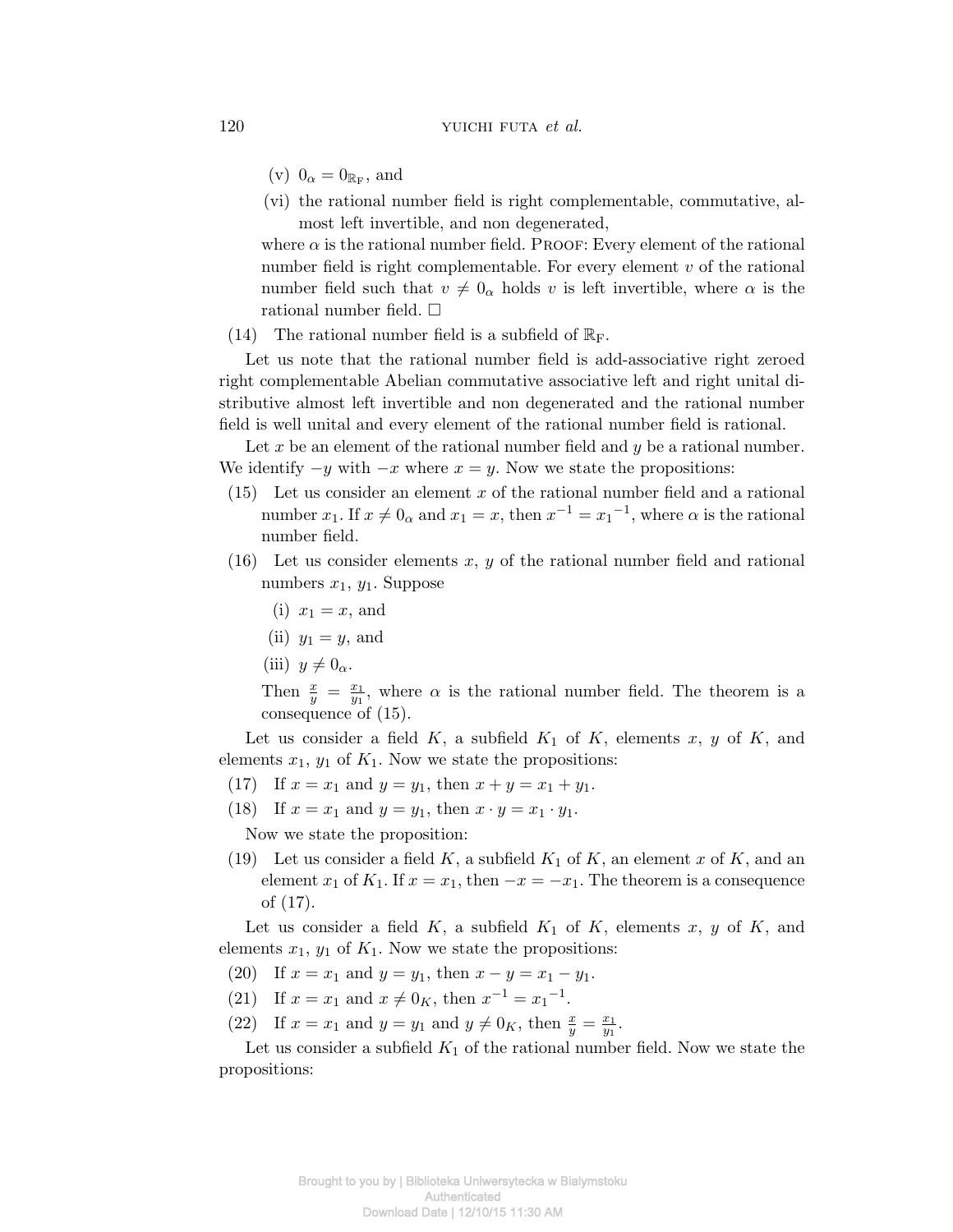- (23)  $\mathbb{N} \subseteq$  the carrier of  $K_1$ .
- (24)  $\mathbb{Z} \subseteq$  the carrier of  $K_1$ .
- (25) The carrier of  $K_1$  = the carrier of the rational number field. Now we state the proposition:
- (26) Let us consider a strict subfield  $K_1$  of the rational number field. Then  $K_1$  = the rational number field. The theorem is a consequence of (25).

One can verify that the rational number field is prime.

## 5. Gaussian Rational Number Field

Let *i* be a rational number. Note that  $i \in \mathbb{R}$  the set of Gaussian rationals) reduces to *i*.

The scalar multiplication of Gaussian rationals yielding a function from (the carrier of the rational number field)  $\times$  the set of Gaussian rationals into the set of Gaussian rationals is defined by the term

- (Def. 15)  $\cdot_{\mathbb{C}}$   $\uparrow$  ((the carrier of the rational number field)  $\times$  the set of Gaussian rationals). Now we state the propositions:
	- (27) Let us consider elements *z*, *w* of Gaussian rationals. Then (the addition of Gaussian rationals) $(z, w) = z + w$ .
	- (28) Let us consider an element *z* of Gaussian rationals and an element *i* of Q. Then (the scalar multiplication of Gaussian rationals) $(i, z) = i \cdot z$ .

The Gaussian rational module yielding a strict non empty vector space structure over the rational number field is defined by the term

(Def. 16) *h*the set of Gaussian rationals*,* the addition of Gaussian rationals*,* 0(*∈* the set of Gaussian rationals)*,* the scalar multiplication of Gaussian rationals*i*.

Observe that the Gaussian rational module is scalar distributive vector distributive scalar associative scalar unital add-associative right zeroed right complementable and Abelian.

Now we state the proposition:

(29) Let us consider elements *z*, *w* of Gaussian rationals. Then (the multiplication of Gaussian rationals) $(z, w) = z \cdot w$ .

The Gaussian rational ring yielding a strict non empty double loop structure is defined by the term

(Def. 17) *h*the set of Gaussian rationals*,*the addition of Gaussian rationals*,*the multiplication of Gaussian rationals*,* 1(*∈* the set of Gaussian rationals)*,* 0(*∈* the set of Gaussian rationals).

Let us note that the Gaussian rational ring is add-associative right zeroed right complementable Abelian commutative associative well unital distributive almost left invertible and non degenerated.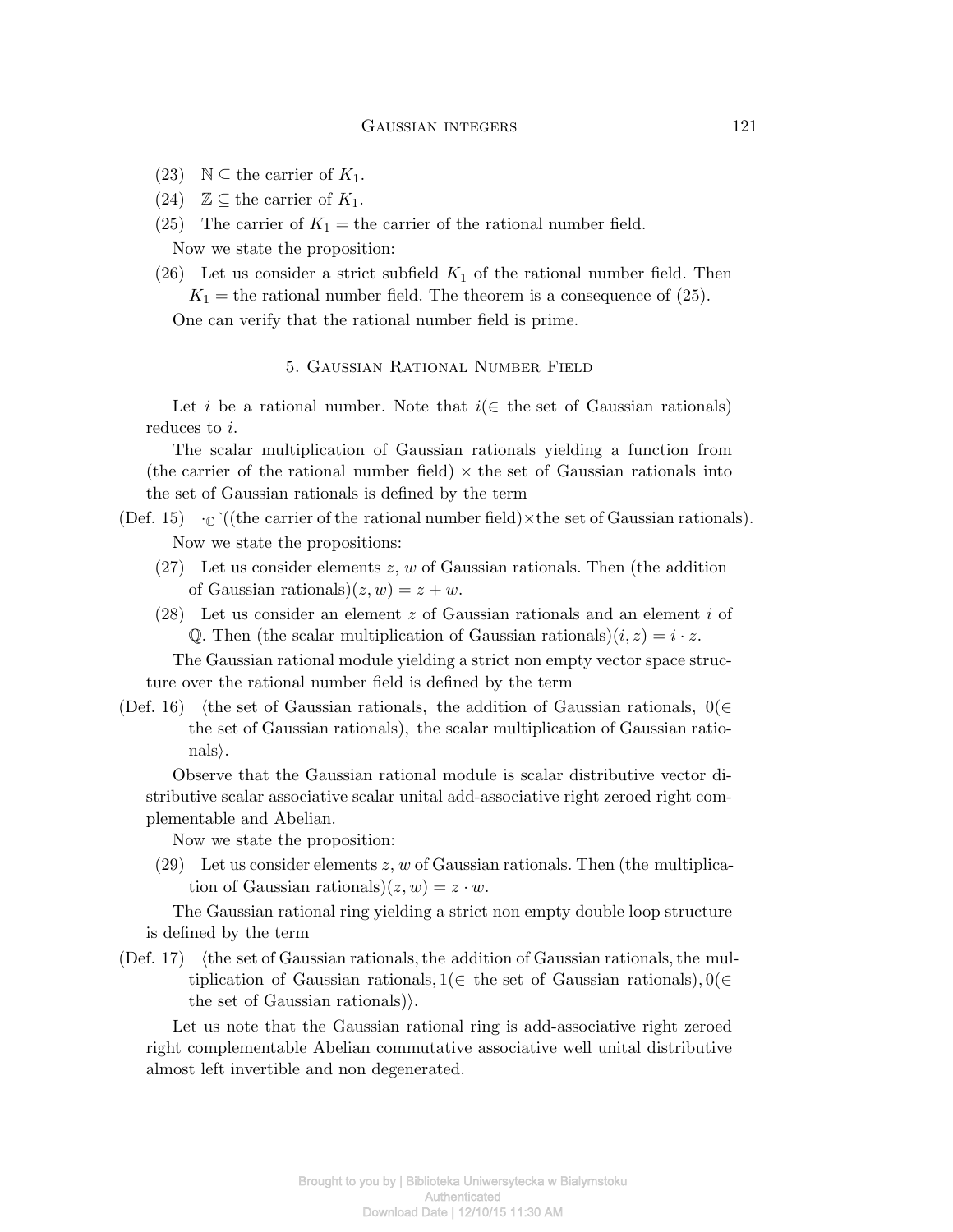Now we state the proposition:

- (30) There exists a function *I* from the Gaussian number field into the Gaussian rational ring such that
	- (i) for every element *z* such that  $z \in$  the carrier of the Gaussian number field there exist elements *x*, *y* of Gaussian integers and there exists an element *u* of Q(the Gaussian integer ring) such that  $y \neq 0$  and  $u = \langle x, y \rangle$  and  $z = \text{QClass}(u)$  and  $I(z) = \frac{x}{y}$ , and
	- (ii) *I* is one-to-one and onto, and
	- (iii) for every elements x, y of the Gaussian number field,  $I(x + y) =$  $I(x) + I(y)$  and  $I(x \cdot y) = I(x) \cdot I(y)$ , and
	- (iv)  $I(0_\alpha) = 0$ , and
	- (v)  $I(1_\alpha) = 1$ ,

where  $\alpha$  is the Gaussian number field. The theorem is a consequence of (2),  $(10), (12), (3), (6), (4), (27),$  and  $(29)$ . Proof: Define  $P$ [element, element]  $\equiv$ there exist elements  $x, y$  of Gaussian integers and there exists an element *u* of Q(the Gaussian integer ring) such that  $y \neq 0$  and  $u = \langle x, \rangle$ *yj* and  $\$_{1}$  = QClass(*u*) and  $\$_{2}$  =  $\frac{x}{y}$  $\frac{x}{y}$ . For every element *z* such that *z ∈* the carrier of the Gaussian number field there exists an element *w* such that  $w \in$  the carrier of the Gaussian rational ring and  $\mathcal{P}[z, w]$ . Consider *I* being a function from the Gaussian number field into the Gaussian rational ring such that for every element  $z$  such that  $z \in \mathbb{R}$  the carrier of the Gaussian number field holds  $\mathcal{P}[z, I(z)]$  from [8, Sch. 1]. For every elements  $z_1$ ,  $z_2$  of the Gaussian number field,  $I(z_1 + z_2) = I(z_1) + I(z_2)$  and  $I(z_1 \cdot z_2) = I(z_1) \cdot I(z_2)$  by [20, (9), (5), (10)].  $\Box$ 

#### 6. Gaussian Integer Ring is Euclidean

Let  $a_1$ ,  $b_1$  be elements of Gaussian integers. We say that  $a_1$  divides  $b_1$  if and only if

(Def. 18) There exists an element *c* of Gaussian integers such that  $b_1 = a_1 \cdot c$ .

Note that the predicate is reflexive.

Let us consider elements  $a_1$ ,  $b_1$  of the Gaussian integer ring and elements  $a_2$ , *b*<sup>2</sup> of Gaussian integers. Now we state the propositions:

- (31) If  $a_1 = a_2$  and  $b_1 = b_2$ , then if  $a_1 | b_1$ , then  $a_2$  divides  $b_2$ .
- (32) If  $a_1 = a_2$  and  $b_1 = b_2$ , then if  $a_2$  divides  $b_2$ , then  $a_1 | b_1$ .

Let z be an element of Gaussian rationals. Observe that the functor  $\overline{z}$  yields an element of Gaussian rationals. The functor Norm *z* yielding a rational number is defined by the term

 $(Def. 19)$   $z \cdot \overline{z}$ .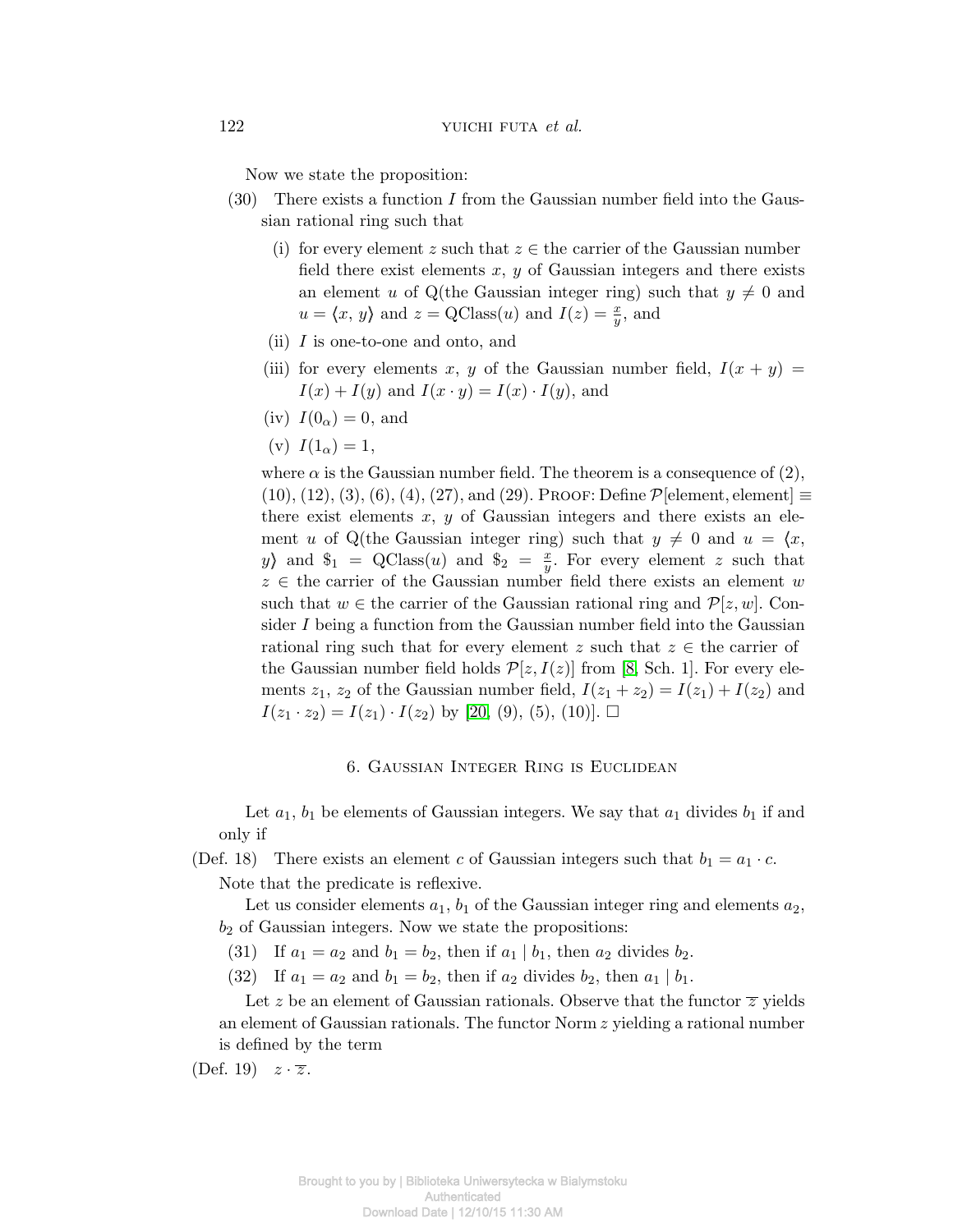Let us observe that Norm *z* is non negative.

Let z be an element of Gaussian integers. Observe that Norm z is natural. Now we state the propositions:

- (33) Let us consider an element x of Gaussian rationals. Then Norm  $\overline{x}$  = Norm *x*.
- (34) Let us consider elements *x*, *y* of Gaussian rationals. Then Norm $(x \cdot y)$  = Norm  $x \cdot$  Norm  $y$ .

Let us consider an element x of Gaussian integers. Now we state the propositions:

- (35) Norm  $x = 1$  if and only if  $x = 1$  or  $x = -1$  or  $x = i$  or  $x = -i$ .
- (36) If Norm  $x = 0$ , then  $x = 0$ .

Let z be an element of Gaussian integers. We say that z is unit of Gaussian integers if and only if

(Def. 20) Norm  $z = 1$ .

Let *x*, *y* be elements of Gaussian integers. We say that *x* is associated to *y* if and only if

(Def. 21) (i) *x* divides *y*, and

(ii) *y* divides *x*.

Let us observe that the predicate is symmetric.

Let us consider elements  $a_1$ ,  $b_1$  of the Gaussian integer ring and elements  $a_2$ , *b*<sup>2</sup> of Gaussian integers. Now we state the propositions:

- (37) If  $a_1 = a_2$  and  $b_1 = b_2$ , then if  $a_1$  is associated to  $b_1$ , then  $a_2$  is associated to  $b_2$ .
- (38) If  $a_1 = a_2$  and  $b_1 = b_2$ , then if  $a_2$  is associated to  $b_2$ , then  $a_1$  is associated to  $b_1$ .

Now we state the propositions:

- (39) Let us consider an element *z* of the Gaussian integer ring and an element  $z_3$  of Gaussian integers. If  $z_3 = z$ , then *z* is unital iff  $z_3$  is unit of Gaussian integers. The theorem is a consequence of  $(2)$ ,  $(6)$ ,  $(34)$ ,  $(35)$ , and  $(3)$ . PROOF: There exists an element *w* of the Gaussian integer ring such that  $1_\alpha = z \cdot w$ , where  $\alpha$  is the Gaussian integer ring.  $\Box$
- (40) Let us consider elements *x*, *y* of Gaussian integers. Then *x* is associated to *y* if and only if there exists an element *c* of Gaussian integers such that *c* is unit of Gaussian integers and  $x = c \cdot y$ . The theorem is a consequence of (3), (38), (2), (39), (6), and (37).
- (41) Let us consider an element *x* of Gaussian integers. Suppose
	- $(i)$   $\Re(x) \neq 0$ , and
	- $(ii)$   $\Im(x) \neq 0$ , and
	- (iii)  $\Re(x) \neq \Im(x)$ , and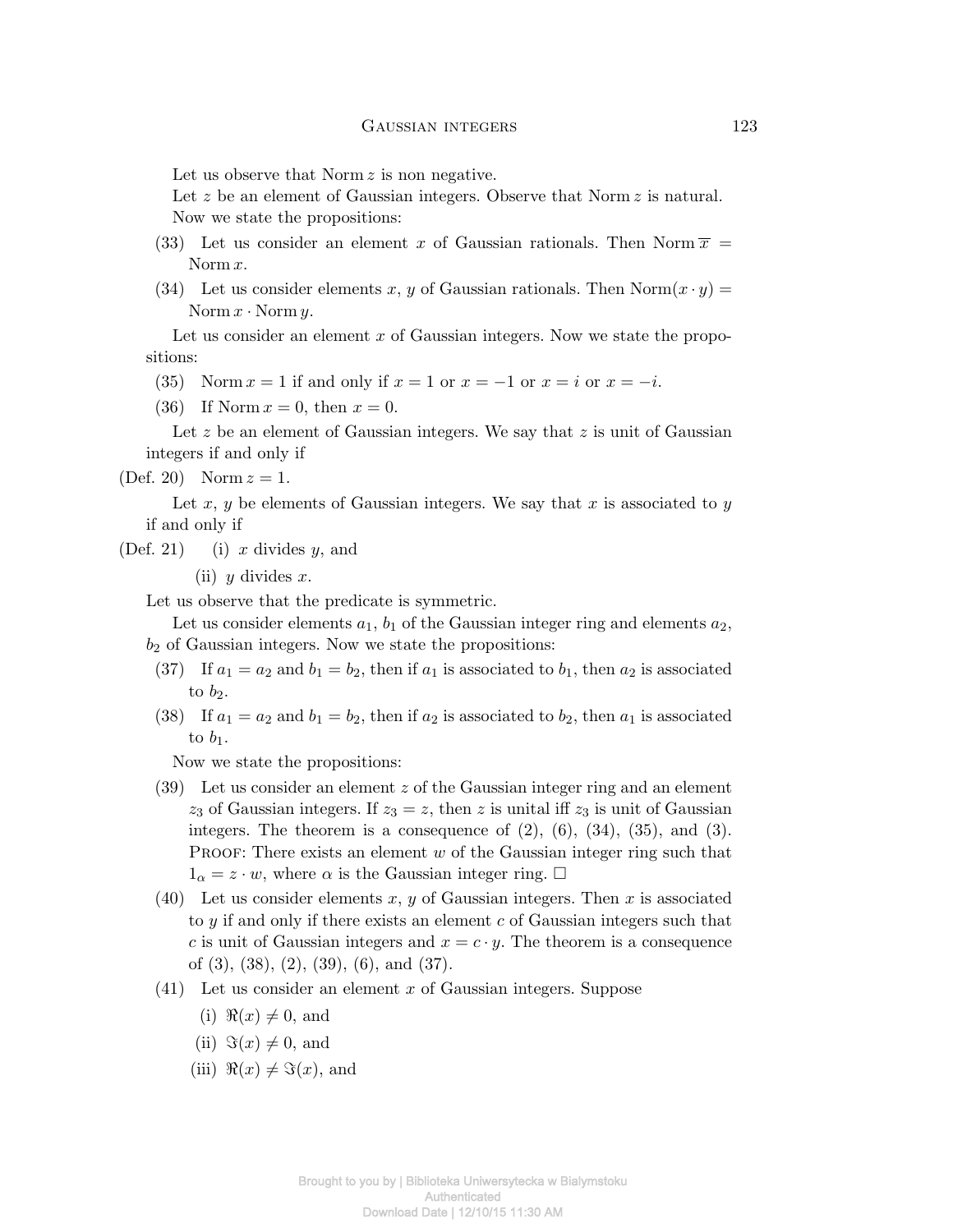$(iy) - \Re(x) \neq \Im(x)$ .

Then  $\bar{x}$  is not associated to *x*. The theorem is a consequence of (40) and (35).

- (42) Let us consider elements *x*, *y*, *z* of Gaussian integers. Suppose
	- (i) *x* is associated to *y*, and
	- (ii) *y* is associated to *z*.

Then *x* is associated to *z*. The theorem is a consequence of (40) and (34).

Let us consider elements *x*, *y* of Gaussian integers. Now we state the propositions:

- (43) If *x* is associated to *y*, then  $\overline{x}$  is associated to  $\overline{y}$ .
- (44) Suppose  $\Re(y) \neq 0$  and  $\Im(y) \neq 0$  and  $\Re(y) \neq \Im(y)$  and  $-\Re(y) \neq \Im(y)$ and  $\bar{x}$  is associated to *y*. Then
	- (i) does not *x* divide *y*, and
	- (ii) does not *y* divide *x*.

Let *p* be an element of Gaussian integers. We say that *p* is Gaussian prime if and only if

(Def. 22) (i) Norm *p >* 1, and

(ii) for every element *z* of Gaussian integers, does not *z* divide *p* or *z* is unit of Gaussian integers or *z* is associated to *p*.

Let us consider an element *q* of Gaussian integers. Now we state the propositions:

- (45) If Norm *q* is a prime number and Norm  $q \neq 2$ , then  $\Re(q) \neq 0$  and  $\Im(q) \neq 0$ and  $\Re(q) \neq \Im(q)$  and  $-\Re(q) \neq \Im(q)$ .
- (46) If Norm *q* is a prime number, then *q* is Gaussian prime.

Now we state the propositions:

- (47) Let us consider an element *q* of Gaussian rationals. Then Norm  $q =$  $|\Re(q)|^2 + |\Im(q)|^2$ .
- (48) Let us consider an element *q* of R. Then there exists an element *m* of  $\mathbb{Z}$ such that  $|q - m| \leq \frac{1}{2}$ .

One can check that the Gaussian integer ring is Euclidean.

#### **REFERENCES**

- [1] Grzegorz Bancerek. [Cardinal numbers.](http://fm.mizar.org/1990-1/pdf1-2/card_1.pdf) *Formalized Mathematics*, 1(**2**):377–382, 1990.
- [2] Grzegorz Bancerek. König's theorem. *Formalized Mathematics*, 1(3):589–593, 1990.
- [3] Grzegorz Bancerek. [The ordinal numbers.](http://fm.mizar.org/1990-1/pdf1-1/ordinal1.pdf) *Formalized Mathematics*, 1(**1**):91–96, 1990.
- [4] Józef Białas. [Group and field definitions.](http://fm.mizar.org/1990-1/pdf1-3/realset1.pdf) *Formalized Mathematics*, 1(**3**):433–439, 1990.
- [5] Czesław Byliński. [Binary operations.](http://fm.mizar.org/1990-1/pdf1-1/binop_1.pdf) *Formalized Mathematics*, 1(**1**):175–180, 1990.
- [6] Czesław Byliński. [The complex numbers.](http://fm.mizar.org/1990-1/pdf1-3/complex1.pdf) *Formalized Mathematics*, 1(**3**):507–513, 1990.

Brought to you by | Biblioteka Uniwersytecka w Bialymstoku Authenticated Download Date | 12/10/15 11:30 AM